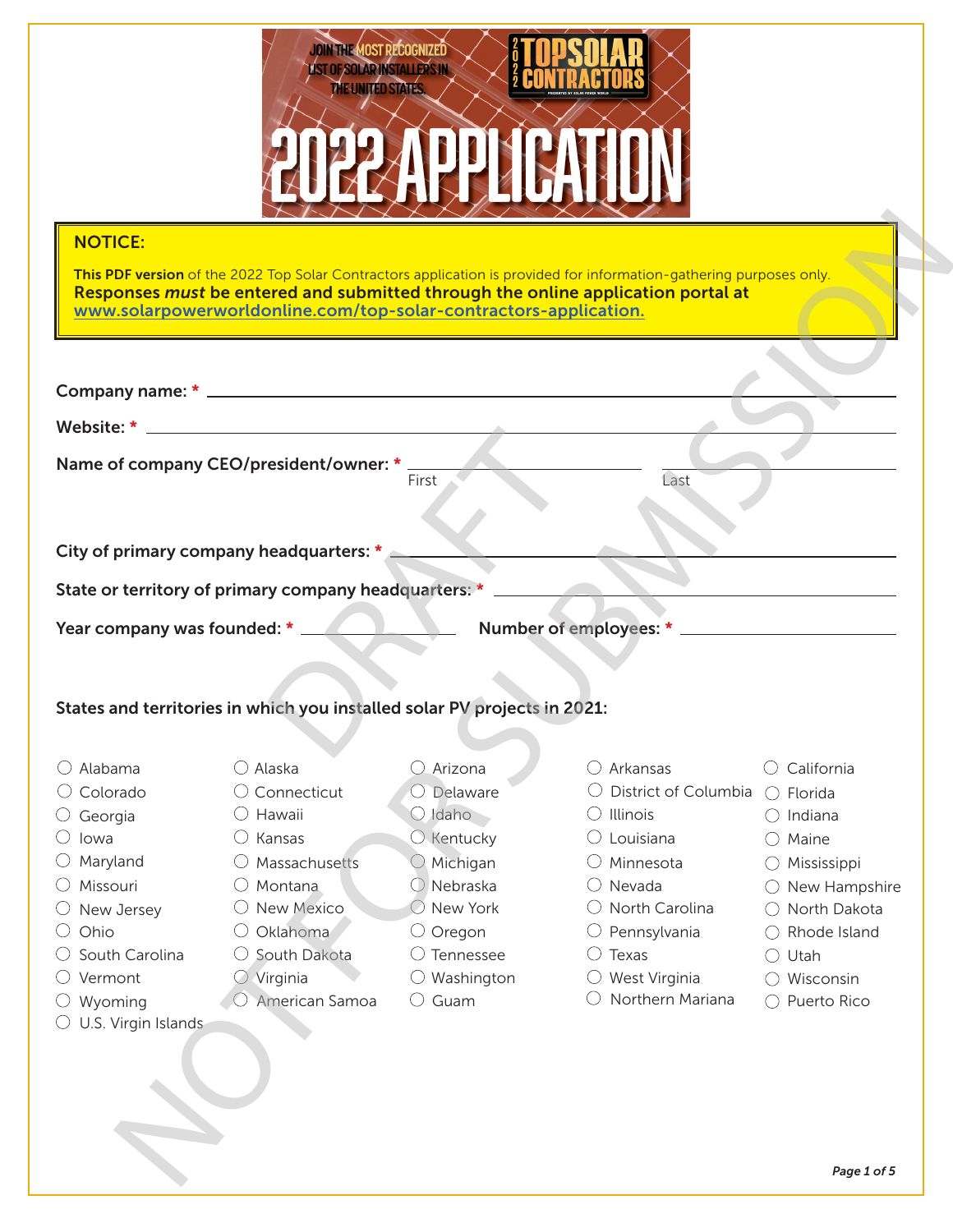

#### Solar Service Definitions

|                                                                                                                                               | www.solarpowerworldonline.com/top-solar-contractors-application.                                                                        | This PDF version of the 2022 Top Solar Contractors application is provided for information-gathering purposes only.<br>Responses must be entered and submitted through the online application portal at |  |  |
|-----------------------------------------------------------------------------------------------------------------------------------------------|-----------------------------------------------------------------------------------------------------------------------------------------|---------------------------------------------------------------------------------------------------------------------------------------------------------------------------------------------------------|--|--|
|                                                                                                                                               |                                                                                                                                         |                                                                                                                                                                                                         |  |  |
| <b>Solar Service Definitions</b>                                                                                                              |                                                                                                                                         |                                                                                                                                                                                                         |  |  |
| <b>Developer</b> $-$ A company that secures financing for solar<br>project, sometimes contracting with local EPCs.                            | installations, often owning the result, and may or may not build the                                                                    | <b>Electrical Subcontractor</b> $-$ A company that performs specialized<br>work related to the installation of electrical systems, often under<br>contract with the developer or EPC.                   |  |  |
| <b>EPC</b> – Responsible for the engineering, procurement and<br>or electrical work.                                                          | construction of solar projects. Often the primary contractor and<br>will sometimes appoint subcontractors to do aspects of installation | Installation Subcontractor - A company that often works under a<br>developer or EPC on a specific aspect of a solar array, such as pile<br>driving or panel installation only.                          |  |  |
| Installer - A solar installer that works primarily on either residential<br>or commercial rooftop installations or other small-scale systems. |                                                                                                                                         | <b>Sales Partner</b> $-$ A company that only handles the sales process<br>(usually within the residential market) and hands off the installation<br>to a reputable installation partner.                |  |  |
|                                                                                                                                               |                                                                                                                                         |                                                                                                                                                                                                         |  |  |
|                                                                                                                                               |                                                                                                                                         |                                                                                                                                                                                                         |  |  |
|                                                                                                                                               |                                                                                                                                         | Please choose all services your company completes in-house (and does not sub out): *                                                                                                                    |  |  |
| Sales<br>( )                                                                                                                                  | Financing                                                                                                                               | Development/Design                                                                                                                                                                                      |  |  |
| Installation                                                                                                                                  | Electrical work                                                                                                                         |                                                                                                                                                                                                         |  |  |
|                                                                                                                                               |                                                                                                                                         |                                                                                                                                                                                                         |  |  |
|                                                                                                                                               | What is the primary service your company offers? *                                                                                      | (Select one.)                                                                                                                                                                                           |  |  |
| Developer                                                                                                                                     | EPC                                                                                                                                     | Installer                                                                                                                                                                                               |  |  |
| <b>Electrical Subcontractor</b>                                                                                                               | $\bigcirc$ Installation Subcontractor                                                                                                   | Sales Partner                                                                                                                                                                                           |  |  |
|                                                                                                                                               |                                                                                                                                         |                                                                                                                                                                                                         |  |  |
|                                                                                                                                               |                                                                                                                                         |                                                                                                                                                                                                         |  |  |
| $\circlearrowright$ Commercial/Industrial (C&I)<br>$\bigcirc$ Utility                                                                         | Residential                                                                                                                             | Off-Grid<br>$\left( \quad \right)$                                                                                                                                                                      |  |  |
|                                                                                                                                               | (Select one.)                                                                                                                           |                                                                                                                                                                                                         |  |  |
| Please choose all markets you serve: *<br>Primary market served: *<br>$\circlearrowright$ Utility<br>$\bigcirc$ Commercial/Industrial (C&I)   | Residential                                                                                                                             | $\bigcirc$ Off-Grid<br>Both Residential and Commercial*<br>*See FAQs on website.                                                                                                                        |  |  |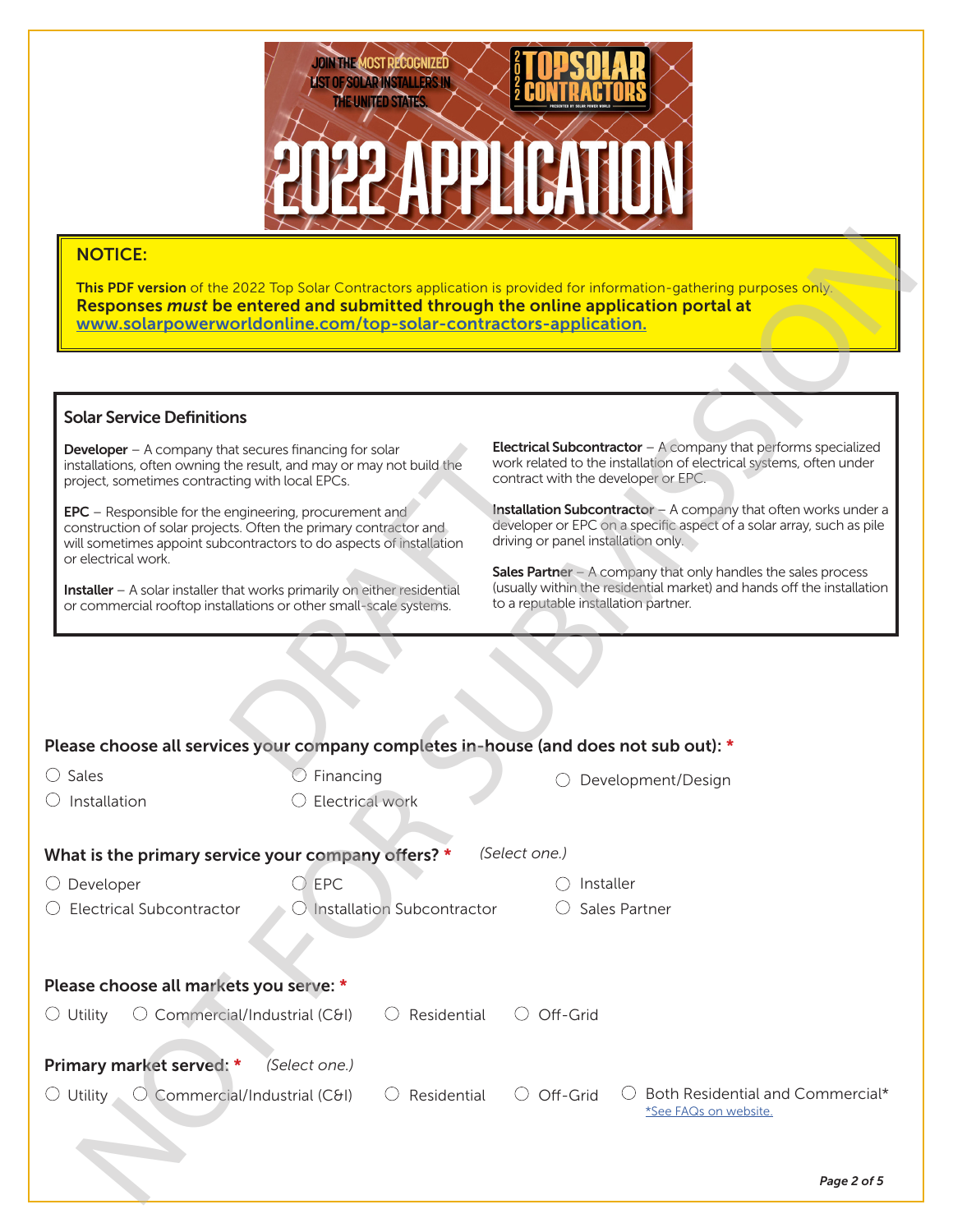

| <b>NOTICE:</b>                                                                                                                                                                                                                                                              |  |  |  |  |  |
|-----------------------------------------------------------------------------------------------------------------------------------------------------------------------------------------------------------------------------------------------------------------------------|--|--|--|--|--|
| This PDF version of the 2022 Top Solar Contractors application is provided for information-gathering purposes only.<br>Responses must be entered and submitted through the online application portal at<br>www.solarpowerworldonline.com/top-solar-contractors-application. |  |  |  |  |  |
|                                                                                                                                                                                                                                                                             |  |  |  |  |  |
| Name of company contact for editorial, research and event purposes: *                                                                                                                                                                                                       |  |  |  |  |  |
| First<br>Last                                                                                                                                                                                                                                                               |  |  |  |  |  |
|                                                                                                                                                                                                                                                                             |  |  |  |  |  |
| Phone number: * ______                                                                                                                                                                                                                                                      |  |  |  |  |  |
|                                                                                                                                                                                                                                                                             |  |  |  |  |  |
| Company mailing address: *                                                                                                                                                                                                                                                  |  |  |  |  |  |
| <b>Street Address</b>                                                                                                                                                                                                                                                       |  |  |  |  |  |
| Address Line 2                                                                                                                                                                                                                                                              |  |  |  |  |  |
| City<br>State/Territory                                                                                                                                                                                                                                                     |  |  |  |  |  |
| ZIP Code                                                                                                                                                                                                                                                                    |  |  |  |  |  |
|                                                                                                                                                                                                                                                                             |  |  |  |  |  |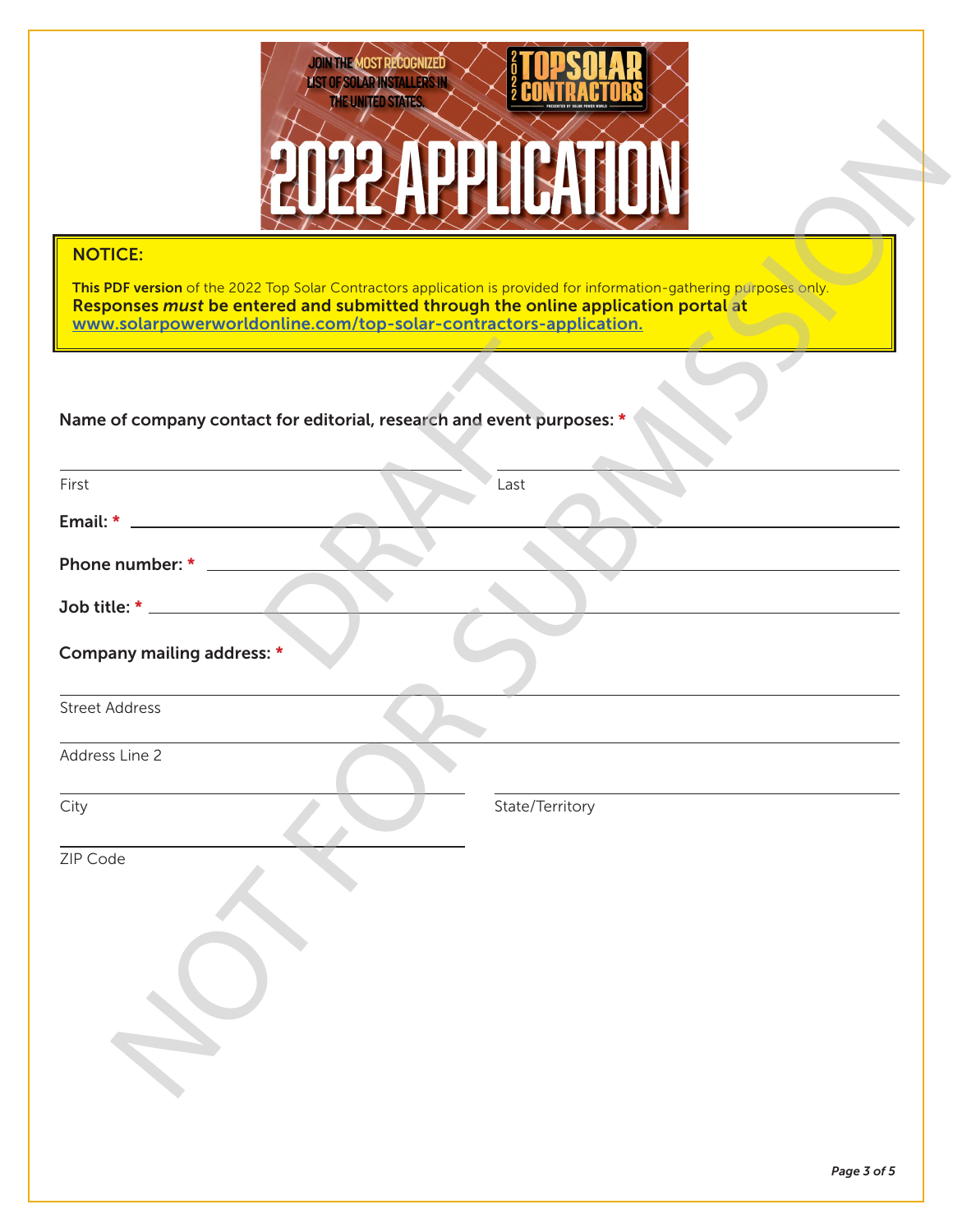

| <u>INUTIUE.</u><br>This PDF version of the 2022 Top Solar Contractors application is provided for information-gathering purposes only.<br>Responses must be entered and submitted through the online application portal at<br>www.solarpowerworldonline.com/top-solar-contractors-application.                                                                                                                                  |                                                                                 |  |  |  |
|---------------------------------------------------------------------------------------------------------------------------------------------------------------------------------------------------------------------------------------------------------------------------------------------------------------------------------------------------------------------------------------------------------------------------------|---------------------------------------------------------------------------------|--|--|--|
| For the following questions, please enter only solar PV installed in the United States in kilowatts.<br>**Global installations are not accepted; only installations within the borders of the United States and its territories.<br>**O&M/post-installation-serviced kilowatts are not accepted. This is a development/construction list only.<br>**Projects must be completed and/or approved to operate before Dec. 31, 2021. |                                                                                 |  |  |  |
|                                                                                                                                                                                                                                                                                                                                                                                                                                 | For reference: $1 MW = 1,000 kW$<br>Please round decimals to nearest hundredth. |  |  |  |
| Total kilowatts (DC) installed since company's founding: *                                                                                                                                                                                                                                                                                                                                                                      | <b>kW</b>                                                                       |  |  |  |
| Total kilowatts (DC) installed in 2021 only: *<br>kW                                                                                                                                                                                                                                                                                                                                                                            |                                                                                 |  |  |  |
| <b>OPTIONAL</b><br>Total kilowatt-hours (kWh) of storage capacity installed with solar projects in 2021 only:                                                                                                                                                                                                                                                                                                                   | kWh                                                                             |  |  |  |
| Is at least one of the company's principals certified by NABCEP? *                                                                                                                                                                                                                                                                                                                                                              | $\bigcirc$ Yes<br>$\bigcirc$ No                                                 |  |  |  |
| Who is your preferred manufacturer/supplier of the following:                                                                                                                                                                                                                                                                                                                                                                   | <i>(Optional)</i>                                                               |  |  |  |
| <b>Modules:</b>                                                                                                                                                                                                                                                                                                                                                                                                                 | Inverters:                                                                      |  |  |  |
| <b>Racking/Mounting:</b>                                                                                                                                                                                                                                                                                                                                                                                                        | <b>Energy Storage:</b>                                                          |  |  |  |
| <b>Design Software:</b>                                                                                                                                                                                                                                                                                                                                                                                                         | <b>Distributor:</b>                                                             |  |  |  |
|                                                                                                                                                                                                                                                                                                                                                                                                                                 | Page 4 of 5                                                                     |  |  |  |
|                                                                                                                                                                                                                                                                                                                                                                                                                                 |                                                                                 |  |  |  |